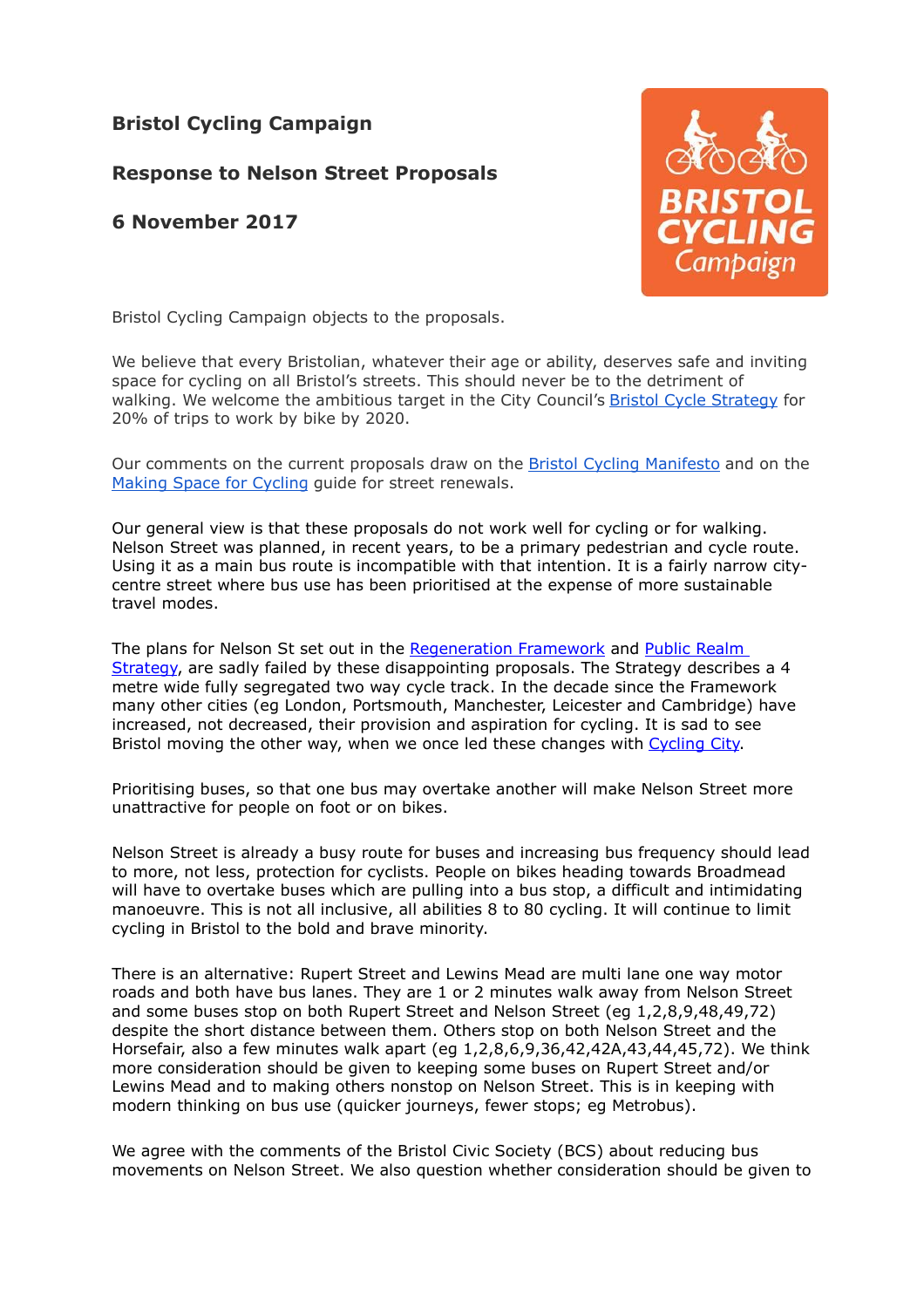moving one Nelson Street bus stop to either Bridewell Street or Christmas Street, assuming space could be created. We query whether, with better design and planning, it would not be possible for Nelson St to have one bus carriageway, whether throughout or at its pinch points, with fewer buses (particularly fewer stopping buses); thus enabling this vital walking and cycling route to be massively enhanced for the benefit of all.

We are concerned that if cyclists and walkers are discouraged from using the Nelson Street route there is no obvious alternative at present. We cannot understand the logic behind these proposals, certainly taken in isolation. It is possible they will make sense in the context of the awaited City Centre Movement Strategy (CCMS), which we have not seen.

We also have a concern that unless the segregated contraflow is very clear and not simply a pavement with lines painted on, cyclists will continue, as they do at the moment, to ride on the roadway towards the Centre, unaware that the on-carriageway contraflow has gone. Crashes may occur in our view that alone is unacceptable, and should lead to reconsideration of these proposals.

Nelson Street is currently [a messy chaotic street](https://www.flickr.com/photos/samsaunders/sets/72157662080350648/) (photos). These proposals will do nothing to change that. We do not want people who are travelling by bike and on foot to be arguing with each other over the small space left over to them collectively, by putting other modes of transport first. We should not be put in that position; it happens as a result of bad design.

Bristol Cycling Campaign has the following specific comments on the draft plans we have seen:

- ! We note BCS and BWA have made suggestions for public realm improvements. We would not object to these provided they did not interfere with cycle movements in the confined space given over to the segregated cycle contraflow. As public realm, non cycling measures they should not be paid for from the Cycle Ambition Fund primarily or disprortionately.
- . We note BWA have suggested a wider pavement. We would agree but only provided it does not reduce the already narrow contraflow cycleway, which must not be reduced further below 1.5 metres.
- ! If a decision has been taken not to give Nelson Street a two-way protected cycle way we would, regretfully, support the contraflow segregated cycle route.
- ! It is necessary to retain the contraflows on Christmas Street and Bridewell Street. Both are used and useful. We welcome the splitter islands in providing a measure of protection for cyclists.
- ! It is important the cycleway is separated by height, surface and colour from both the roadway and the pavement.
- The draft plans show the cycle contraflow as being only 1.5 metres wide for much of its length. This is regrettable: it will divert cyclists (when the cycle track is blocked with pedestrians or parked vehicles) to use the roadway and/or the footway. Providing a wider, better quality facility would reduce or eliminate this.